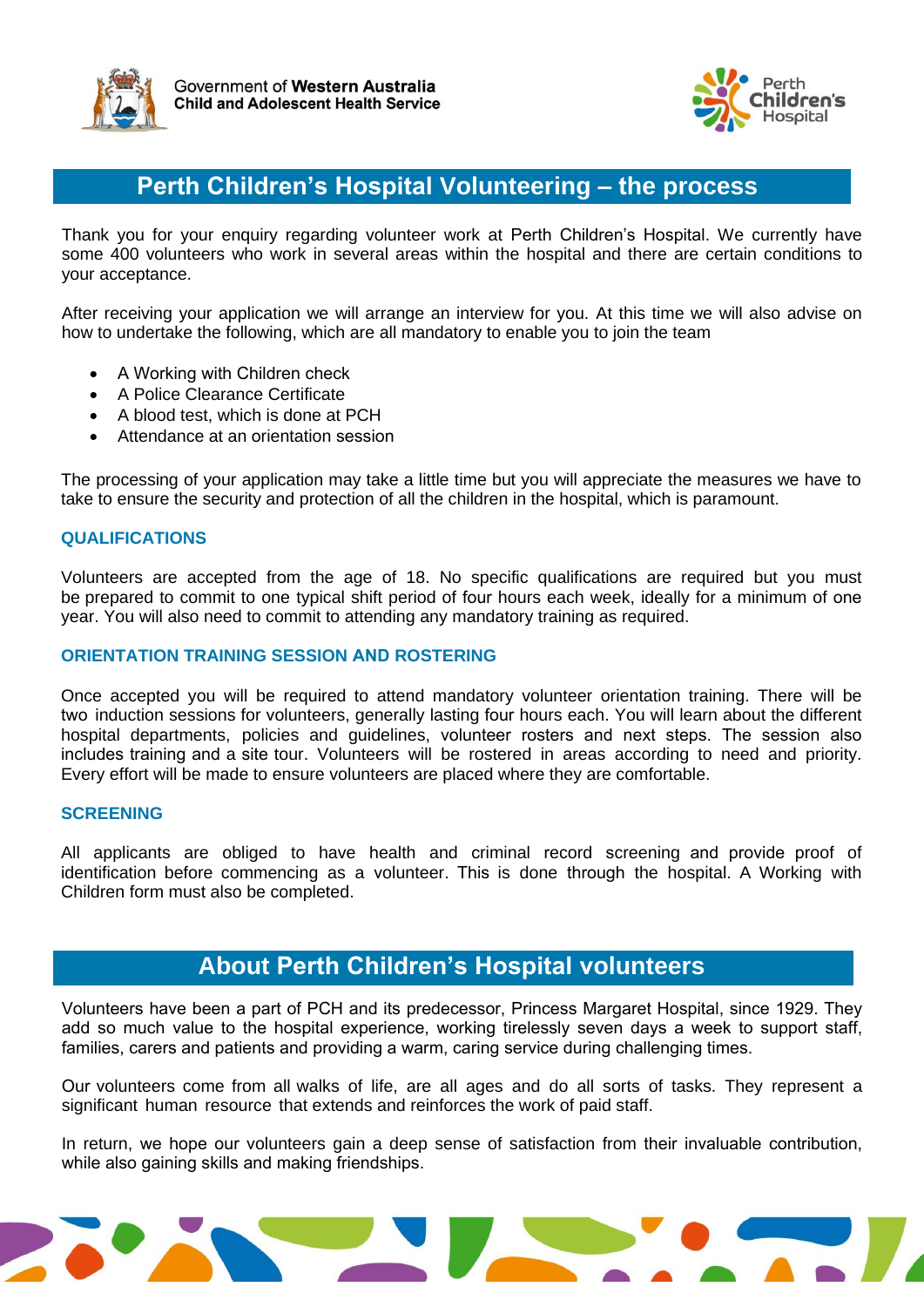



### **Main areas where volunteers work**

#### **WARD FRIENDS**

Volunteers work in the wards under the guidance of trained staff to assist children who may be on their own, including comforting them, reading a story or helping with meals. They can also care for a child while a parent has a short break away from the ward.

#### **EMERGENCY DEPARTMENT**

Volunteers help Emergency Department nursing staff by keeping patients and their siblings occupied with toys, colouring-in materials and books. Parents are offered support and drinks.

#### **ADMISSIONS, PRE-OP POST-OP AND SURGICAL SHORT STAY WARD**

Volunteers in this area support parents whose child is undergoing an operation, scans or other medical tests. Volunteers support families, patients and staff through the whole process including admission, preparation and post-operative recovery.

It is typically a challenging time for a parent or carer, and our volunteers are trained to recognise when a person needs support. Volunteers working in this area must attend an orientation session organised by theatre staff.

#### **OUTPATIENTS**

Volunteers are on duty Monday to Friday and organise creative activities (colouring-in, arts activities, making models etc) for patients and their siblings while waiting for their specialist appointment.

#### **PLAY, LEISURE AND ENGAGEMENT**

A team of volunteers work with our Play, Leisure and Engagement team (PLaE) to ensure that clean, age-appropriate toys are delivered throughout the hospital to support the Play and Recreation Service.

#### **SCHOOL**

Volunteers assist teachers who work in the hospital school by supervising schoolwork, listening to reading and encouraging the children.

#### **WAYFINDING AND STITCHES' SHUTTLE**

Volunteers help patients and families find their destinations easily and quickly by meeting and greeting, escorting and support the electronic check-in process.

Some volunteers are trained to drive the PCH courtesy buggy, Stitches' Shuttle. Sponsored by the PCH Foundation, the wheelchair-accessible vehicle offers transport for families between the QEII Medical Centre multideck car park and the hospital's main entrance.

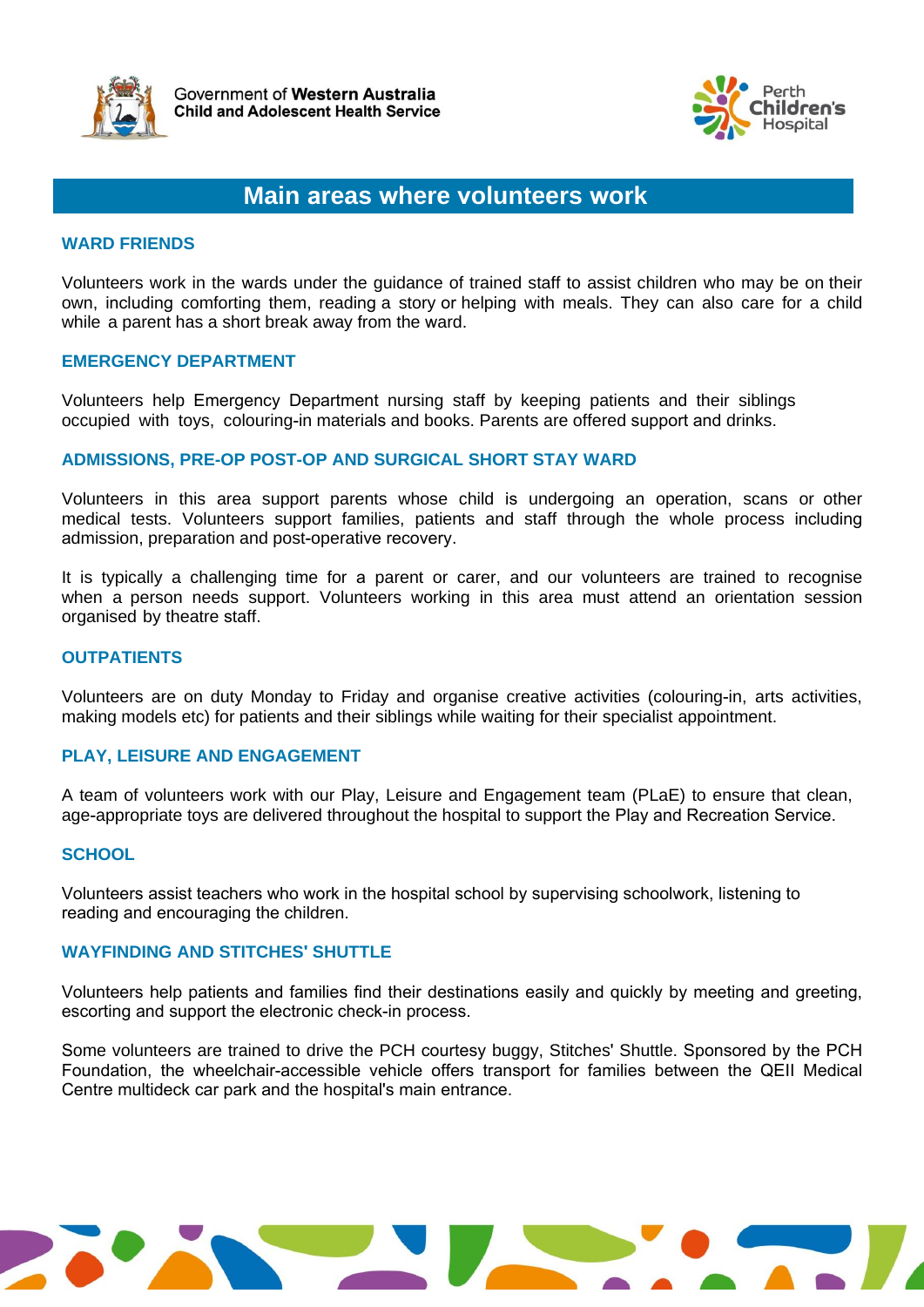



# Perth Children's Hospital Volunteers Application Form

| POST CODE DATE OF BIRTH  GENDER              |  |  |
|----------------------------------------------|--|--|
|                                              |  |  |
|                                              |  |  |
| <b>EMERGENCY CONTACT 1</b>                   |  |  |
|                                              |  |  |
|                                              |  |  |
|                                              |  |  |
|                                              |  |  |
| <b>EMERGENCY CONTACT 2</b>                   |  |  |
|                                              |  |  |
|                                              |  |  |
| SUBURB POST CODE STATE                       |  |  |
|                                              |  |  |
| Volunteer / working experience with children |  |  |
|                                              |  |  |
|                                              |  |  |
|                                              |  |  |
|                                              |  |  |
| Why do you wish to join the PCH volunteers?  |  |  |
|                                              |  |  |
|                                              |  |  |